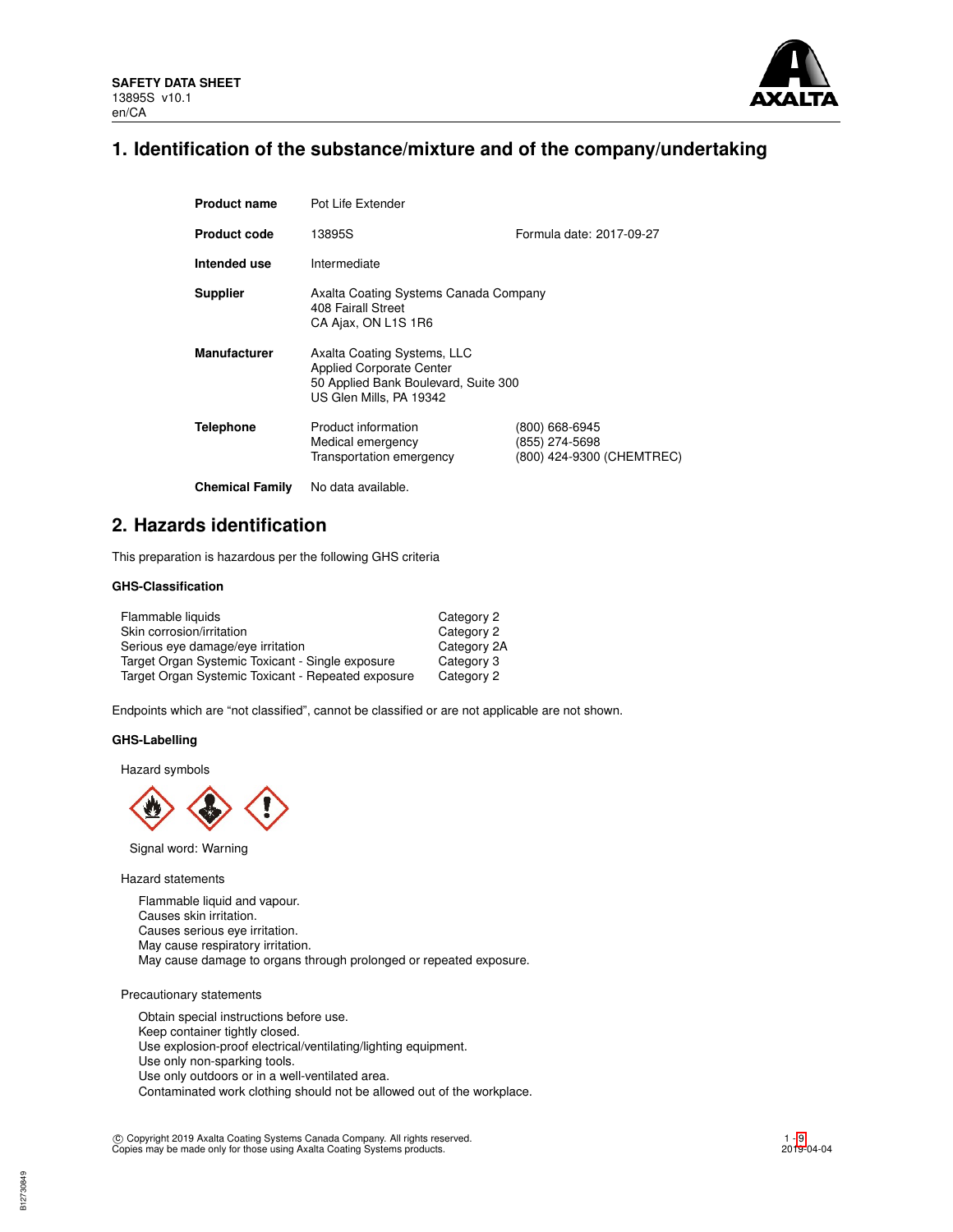

Avoid release to the environment. Wear protective gloves/ eye protection/ face protection. IF INHALED: Remove person to fresh air and keep comfortable for breathing. IF exposed or concerned: Get medical advice/ attention. Specific treatment (see supplemental first aid instructions on this label). If skin irritation or rash occurs: Get medical advice/ attention. Store in a well-ventilated place. Keep cool. Store locked up. Dispose of contents/container in accordance with local regulations. Keep away from heat, hot surfaces, sparks, open flames and other ignition sources. No smoking. Ground and bond container and receiving equipment. Take action to prevent static discharges. Avoid breathing dust/ fume/ gas/ mist/ vapours/ spray. IF ON SKIN (or hair): Take off immediately all contaminated clothing. Rinse skin with water or shower.

### **Other hazards which do not result in classification**

Intentional misuse by deliberately concentrating and inhaling the contents may be harmful or fatal.

**The following percentage of the mixture consists of ingredient(s) with unknown acute toxicity:** 0 %

## **3. Composition/information on ingredients**

Mixture of synthetic resins and solvents

## **Components**

| CAS-No.    | Chemical name             | Concentration |
|------------|---------------------------|---------------|
| $103-09-3$ | 2-ethylhexyl acetate      | $15 - 40%$    |
| 763-69-9   | Ethyl 3-ethoxy propionate | $15 - 40%$    |
| 123-54-6   | 2,4-pentanedione          | $10 - 30\%$   |

Actual concentration ranges withheld as a trade secret. Non-regulated ingredients 0.0 - 0.1%

## **4. First aid measures**

### **Eye contact**

Remove contact lenses. Irrigate copiously with clean, fresh water for at least 15 minutes, holding the eyelids apart. Seek medical advice.

### **Skin contact**

Do NOT use solvents or thinners. Take off all contaminated clothing immediately. Wash skin thoroughly with soap and water or use recognized skin cleanser. If skin irritation persists, call a physician.

### **Inhalation**

Avoid inhalation of vapour or mist. Move to fresh air in case of accidental inhalation of vapours. If breathing is irregular or stopped, administer artificial respiration. If unconscious place in recovery position and seek medical advice. If symptoms persist, call a physician.

### **Ingestion**

If swallowed, seek medical advice immediately and show this safety data sheet (SDS) or product label. Do NOT induce vomiting. Keep at rest.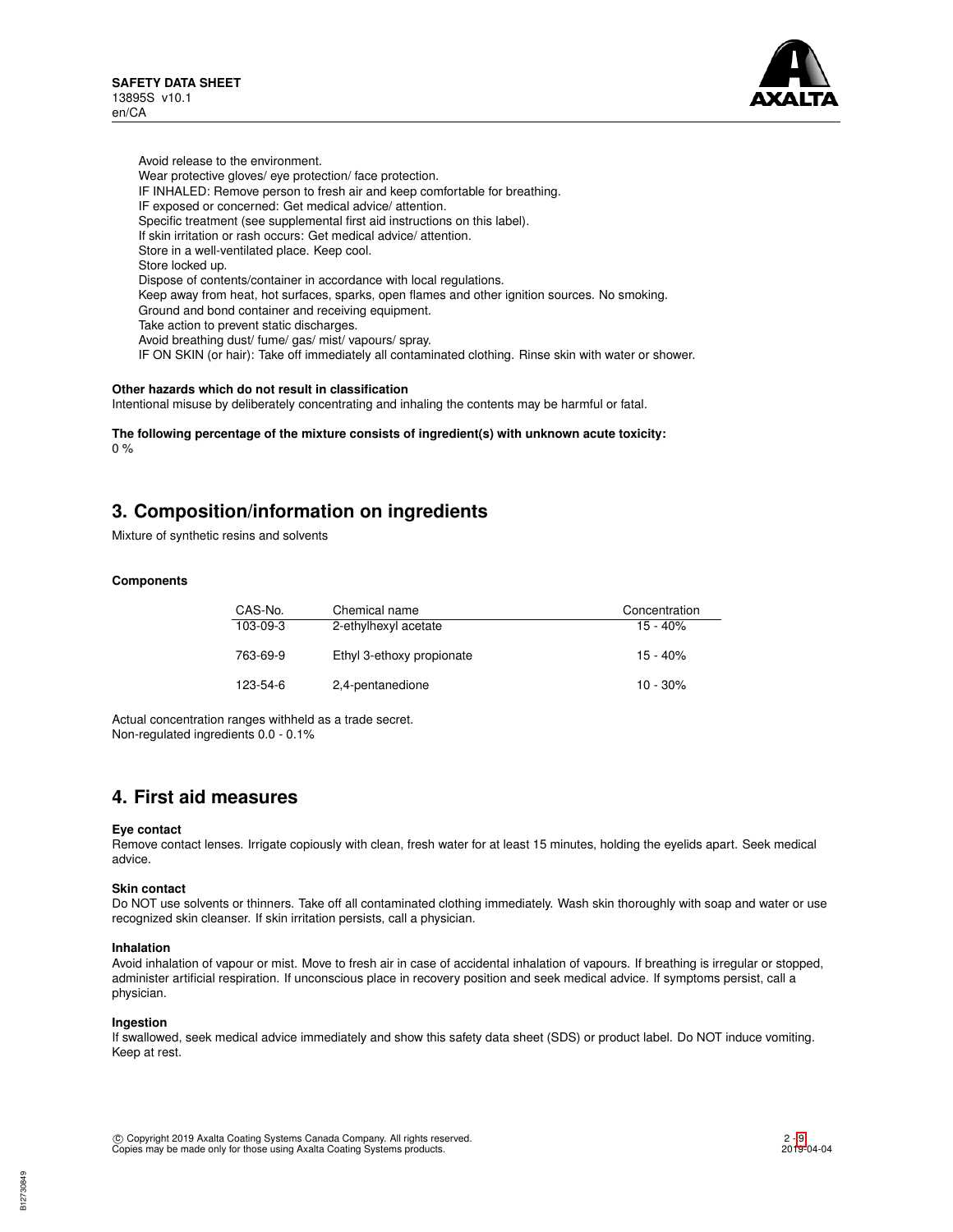

### **Most Important Symptoms/effects, acute and delayed**

#### **Inhalation**

May cause nose and throat irritation. May cause nervous system depression characterized by the following progressive steps: headache, dizziness, nausea, staggering gait, confusion, unconsciousness. Reports have associated repeated and prolonged overexposure to solvents with permanent brain and nervous system damage. If this product mixed with an isocyanate activator/hardener (see SDS for the activator), the following health effects may apply: Exposure to isocyanates may cause respiratory sensitization. This effect may be permanent. Symptoms include an asthma-like reaction with shortness of breath, wheezing, cough or permanent lung sensitization. This effect may be delayed for several hours after exposure. Repeated overexposure to isocyanates may cause a decrease in lung function, which may be permanent. Individuals with lung or breathing problems or prior reactions to isocyanates must not be exposed to vapors or spray mist of this product.

### **Ingestion**

May result in gastrointestinal distress.

### **Skin or eye contact**

May cause irritation or burning of the eyes. Repeated or prolonged liquid contact may cause skin irritation with discomfort and dermatitis. If this product is mixed with an isocvanate. Skin contact may cause sensitization. If this product is mixed with an isocyanate, skin contact may cause sensitization.

### **Indication of Immediate medical attention and special treatment needed if necessary**

No data available on the product. See section 3 and 11 for hazardous ingredients found in the product.

# **5. Firefighting measures**

### **Suitable extinguishing media**

Universal aqueous film-forming foam, Carbon dioxide (CO2), Dry chemical

## **Extinguishing media which shall not be used for safety reasons**

High volume water jet

### **Hazardous combustion products**

CO, CO2, smoke, and oxides of any heavy metals that are reported in "Composition, Information on Ingredients" section.

### **Fire and Explosion Hazards**

No data available

### **Special Protective Equipment and Fire Fighting Procedures**

Full protective flameproof clothing should be worn as appropriate. Wear self-contained breathing apparatus for firefighting if necessary. In the event of fire, cool tanks with water spray. Do not allow run-off from fire fighting to enter public sewer systems or public waterways.

## **6. Accidental release measures**

### **Procedures for cleaning up spills or leaks**

Ventilate area. If heated above the flashpoint, remove sources of ignition. Prevent skin and eye contact and breathing of vapor. If the material contains, or is mixed with an isocyanate activator/hardener: Wear a positive-pressure, supplied-air respirator (NIOSH approved TC-19C), eye protection, gloves and protective clothing. Pour liquid decontamination solution over the spill and allow to sit at least 10 minutes. Typical decontamination solutions for isocyanate containing materials are: 20% Surfactant (Tergitol TMN 10) and 80% Water OR 0 -10% Ammonia, 2-5% Detergent and Water (balance) Pressure can be generated. Do not seal waste containers for 48 hours to allow C02 to vent. After 48 hours, material may be sealed and disposed of properly. If material does not contain or is not mixed with an isocyanate activator/hardener: Wear a properly fitted air-purifying respirator with organic vapor cartridges (NIOSH approved TC-23C), eye protection, gloves and protective clothing. Confine, remove with inert absorbent, and dispose of properly.

### **Environmental precautions**

Do not let product enter drains. Notify the respective authorities in accordance with local law in the case of contamination of rivers, lakes or waste water systems.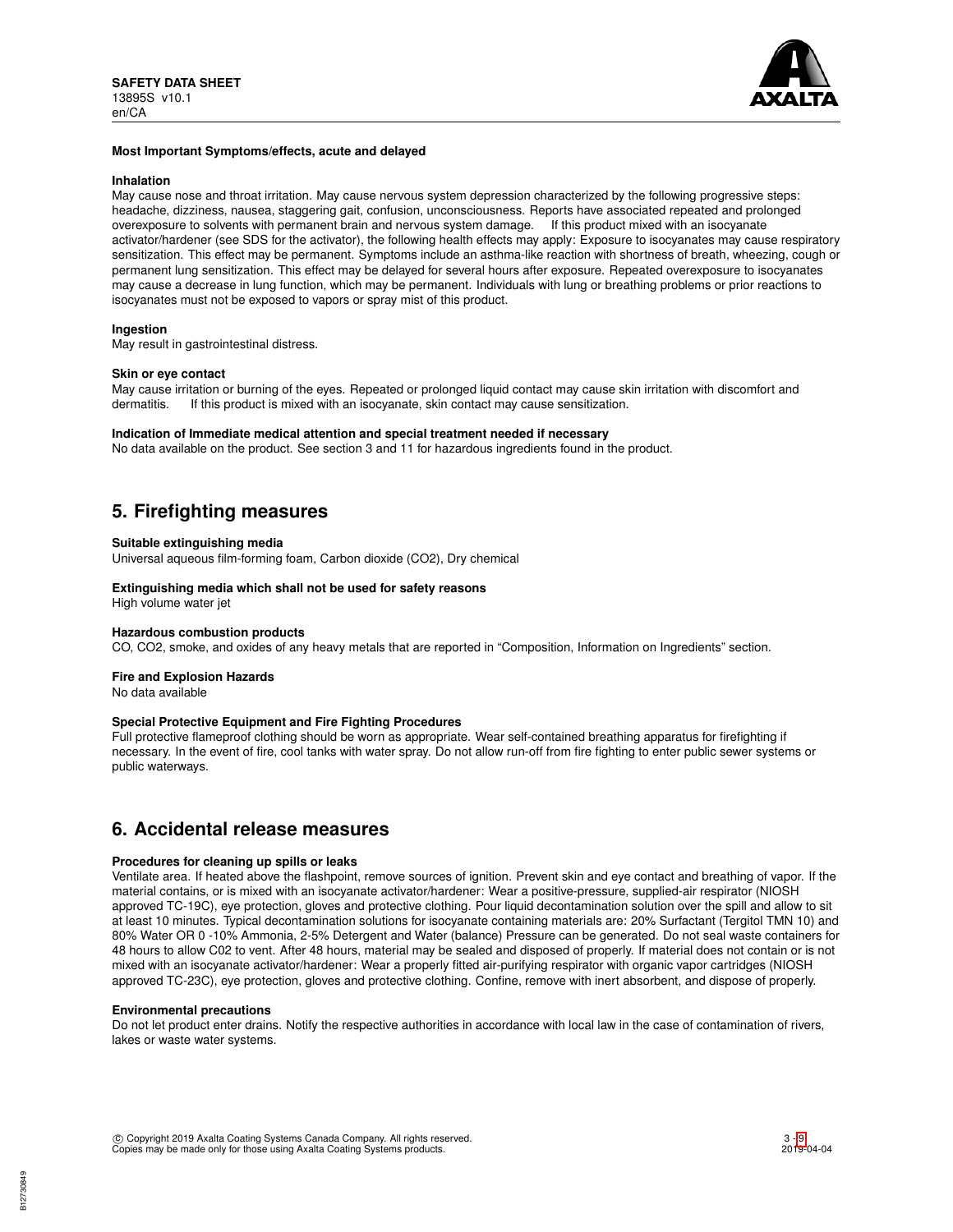

# **7. Handling and storage**

## **Precautions for safe handling**

Observe label precautions. Keep away from heat, sparks and flame, static discharge and other sources of ignition. When heated above its flash point, this must be handled as if it were a flammable liquid. Close container after each use. Do not transfer contents to bottles or unlabeled containers. Wash thoroughly after handling and before eating or smoking. If material is a coating: do not sand, flame cut, braze or weld dry coating without a NIOSH approved air purifying respirator with particulate filters or appropriate ventilation , and gloves. Combustible dust clouds may be created where operations produce fine material (dust). Avoid formation of significant deposits of material as they may become airborne and form combustible dust clouds. Build up of fine material should be cleaned using gentle sweeping or vacuuming in accordance with best practices. Cleaning methods (e.g. compressed air) which can generate potentially combustible dust clouds should not be used.

### **Advice on protection against fire and explosion**

Solvent vapours are heavier than air and may spread along floors. Vapors may form explosive mixtures with air and will burn when an ignition source is present. Always keep in containers of same material as the original one. Never use pressure to empty container: container is not a pressure vessel. The accumulation of contaminated rags may result in spontaneous combustion. Good housekeeping standards and regular safe removal of waste materials will minimize the risks of spontaneous combustion and other fire hazards.

### **Storage**

### **Requirements for storage areas and containers**

Observe label precautions. Store in a dry, well ventilated place away from sources of heat, ignition and direct sunlight. No smoking. Prevent unauthorized access. Containers which are opened must be carefully resealed and kept upright to prevent leakage.

### **Advice on common storage**

Store separately from oxidizing agents and strongly alkaline and strongly acidic materials.

## **8. Exposure controls/personal protection**

## **Engineering controls and work practices**

Provide adequate ventilation.This should be achieved by a good general extraction and -if practically feasible- by the use of a local exhaust ventilation.If these are not sufficient to maintain concentrations of particulates and solvent vapour below the OEL, suitable respiratory protection must be worn.

## **National occupational exposure limits**

| CAS-No.  | Chemical name    | Source Time | Type       | Value  | Note |
|----------|------------------|-------------|------------|--------|------|
| 123-54-6 | 2,4-pentanedione | ACGIH 8 hr  | <b>TWA</b> | 25 ppm | Skin |

## **Glossary**

CEIL Ceiling exposure limit

STEL Short term exposure limit<br>TWA Time weighted average Time weighted average

TWAE Time-Weighted Average

### **Protective equipment**

Personal protective equipment should be worn to prevent contact with eyes, skin or clothing.

## **Respiratory protection**

Do not breathe vapors or mists. When this product is used with an isocyanate activator/hardener, wear a positive-pressure, supplied-air respirator (NIOSH approved TC-19C) while mixing activator/hardener with paint, during application and until all vapors and spray mist are exhausted. If product is used without isocyanate activator/hardener, a properly fitted air-purifying respirator with organic vapor cartridges (NIOSH TC-23C) and particulate filter (NIOSH TC-84A) may be used. Follow respirator manufacturer's directions for respirator use. Do not permit anyone without protection in the painting area. Refer to the hardener/activator label instructions and SDS for further information. Individuals with history of lung or breathing problems or prior reaction to isocyanates should not use or be exposed to this product if mixed with isocyanate activators/hardeners.

### **Eye protection**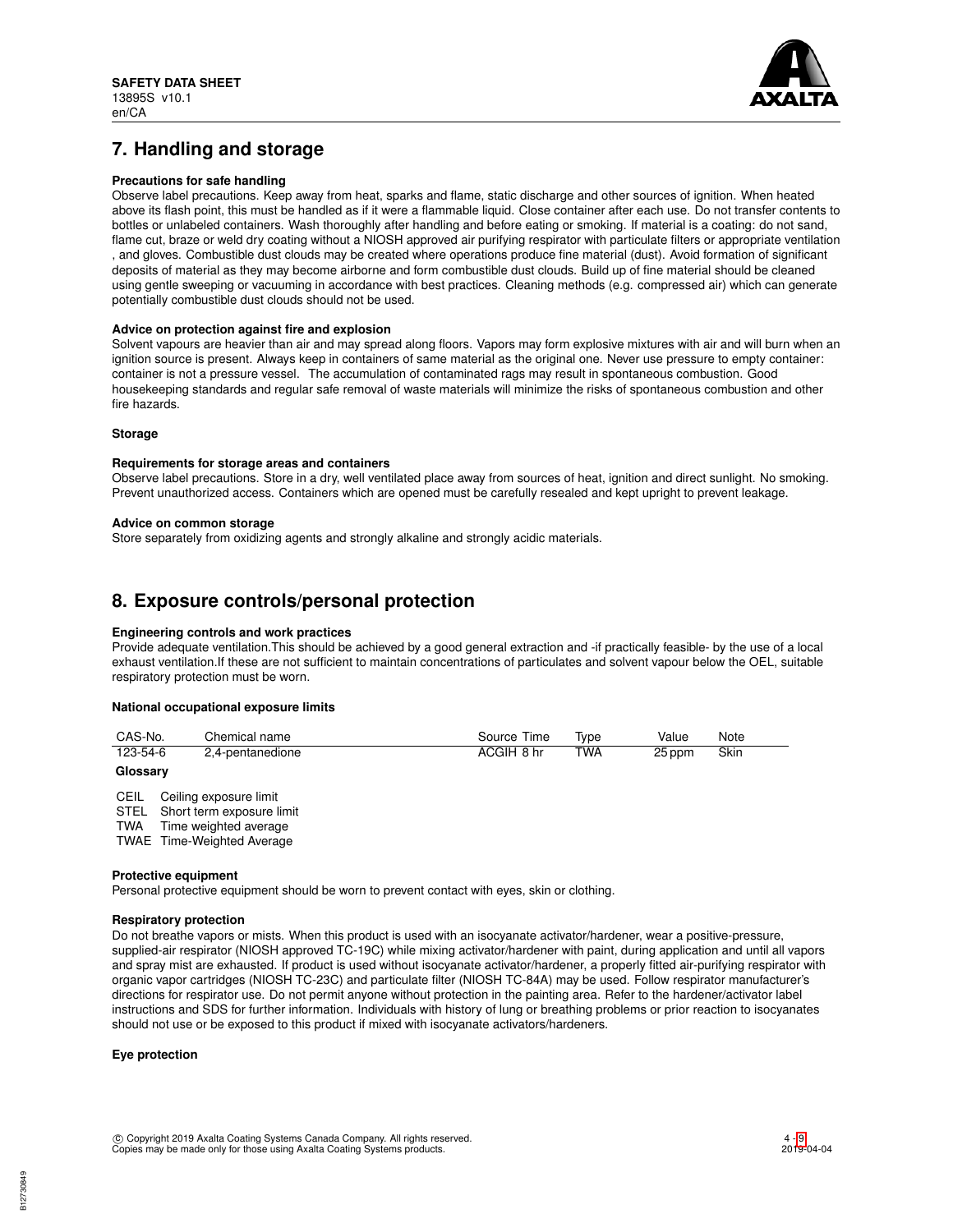

Desirable in all industrial situations. Goggles are preferred to prevent eye irritation. If safety glasses are substituted, include splash guard or side shields.

## **Skin and body protection**

Neoprene gloves and coveralls are recommended.

#### **Hygiene measures**

Wash skin thoroughly with soap and water or use recognized skin cleanser. Do NOT use solvents or thinners.

## **Environmental exposure controls**

Do not let product enter drains.

## **9. Physical and chemical properties**

### **Appearance**

| Form: liquid                                                                                                                                                                                                                                                                                                                                                             | Colour: clear                                                                                                                    | <b>Odour:</b> Characteristic Solvent Odor                                                                                                                                                                          |                  |
|--------------------------------------------------------------------------------------------------------------------------------------------------------------------------------------------------------------------------------------------------------------------------------------------------------------------------------------------------------------------------|----------------------------------------------------------------------------------------------------------------------------------|--------------------------------------------------------------------------------------------------------------------------------------------------------------------------------------------------------------------|------------------|
|                                                                                                                                                                                                                                                                                                                                                                          |                                                                                                                                  |                                                                                                                                                                                                                    |                  |
| Flash point                                                                                                                                                                                                                                                                                                                                                              |                                                                                                                                  | $50^{\circ}$ C                                                                                                                                                                                                     |                  |
| Lower Explosive Limit<br><b>Upper Explosive Limit</b><br>Evaporation rate<br>Solubility of Solvent In Water<br>Approx. Boiling Range<br>Approx. Freezing Range<br>Gallon Weight (lbs/gal)<br><b>Specific Gravity</b><br>Percent Volatile By Volume<br>Percent Volatile By Weight<br>Percent Solids By Volume<br>Percent Solids By Weight<br>pH (waterborne systems only) | Vapor pressure of principal solvent<br>Vapor density of principal solvent (Air $= 1$ )<br>Partition coefficient: n-octanol/water | $1\%$<br>11.6%<br>Slower than Ether<br>2.4 hPa<br>appreciable<br>5<br>$135\,^{\circ}\mathrm{C}$<br>$-93 - -23 °C$<br>7.69<br>0.92<br>99.99%<br>99.99%<br>0.01%<br>0.01%<br>No data available.<br>No data available |                  |
| Ignition temperature<br>Decomposition temperature                                                                                                                                                                                                                                                                                                                        |                                                                                                                                  | 268 °C<br>Not applicable.                                                                                                                                                                                          | <b>DIN 51794</b> |
| Viscosity (23 $^{\circ}$ C)                                                                                                                                                                                                                                                                                                                                              |                                                                                                                                  | Not applicable.                                                                                                                                                                                                    | ISO 2431-1993    |

# **10. Stability and reactivity**

## **Stability**

Stable

B12730849

## **Conditions to avoid**

Stable under recommended storage and handling conditions (see section 7).

## **Materials to avoid**

None reasonably foreseeable.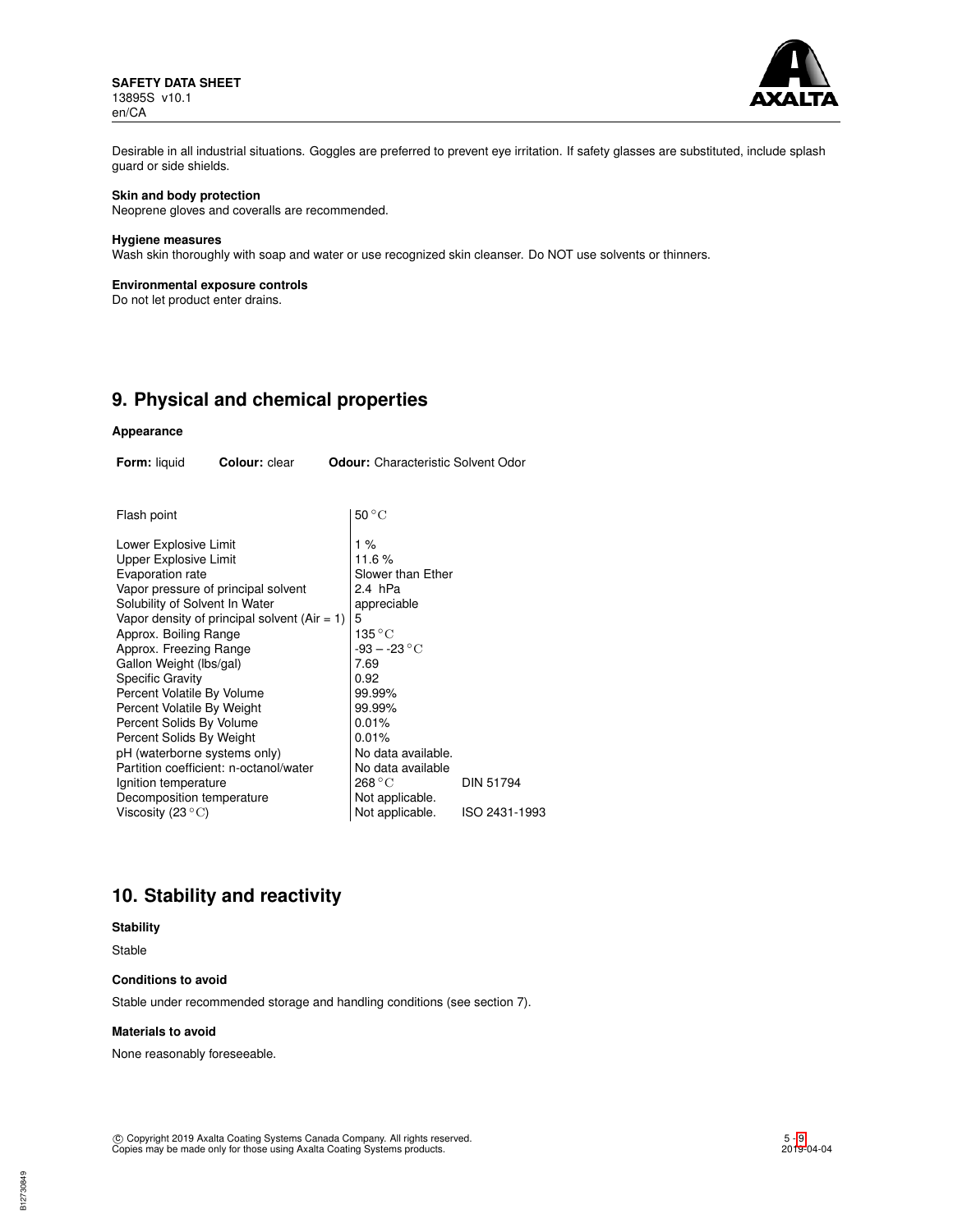

### **Hazardous decomposition products**

When exposed to high temperatures may produce hazardous decomposition products such as carbon monoxide and dioxide, smoke, oxides of nitrogen.

### **Hazardous Polymerization**

Will not occur.

### **Sensitivity to Static Discharge**

If heated above the flash point, solvent vapors in air may explode if static grounding and bonding is not used during transfer of this product.

#### **Sensitivity to Mechanical Impact**

None known.

## **11. Toxicological information**

## **Information on likely routes of exposure**

#### **Inhalation**

May cause nose and throat irritation. May cause nervous system depression characterized by the following progressive steps: headache, dizziness, nausea, staggering gait, confusion, unconsciousness. Reports have associated repeated and prolonged overexposure to solvents with permanent brain and nervous system damage. If this product mixed with an isocyanate activator/hardener (see SDS for the activator), the following health effects may apply: Exposure to isocyanates may cause respiratory sensitization. This effect may be permanent. Symptoms include an asthma-like reaction with shortness of breath, wheezing, cough or permanent lung sensitization. This effect may be delayed for several hours after exposure. Repeated overexposure to isocyanates may cause a decrease in lung function, which may be permanent. Individuals with lung or breathing problems or prior reactions to isocyanates must not be exposed to vapors or spray mist of this product.

#### **Ingestion**

May result in gastrointestinal distress.

#### **Skin or eye contact**

May cause irritation or burning of the eyes. Repeated or prolonged liquid contact may cause skin irritation with discomfort and dermatitis.

### **Delayed and immediate effects and also chronic effects from short and long term exposure:**

### **Acute oral toxicity**

Not classified according to GHS criteria

**Acute dermal toxicity** not hazardous

## **Acute inhalation toxicity**

not hazardous

% of unknown composition: 0 %

**Skin corrosion/irritation**

| 2-ethylhexyl acetate                 | Category 2 |
|--------------------------------------|------------|
| Ethyl 3-ethoxy propionate Category 3 |            |

**Serious eye damage/eye irritation**

2-ethylhexyl acetate Category 2B

 c Copyright 2019 Axalta Coating Systems Canada Company. All rights reserved. Copies may be made only for those using Axalta Coating Systems products.

6 - [9](#page-8-0) 2019-04-04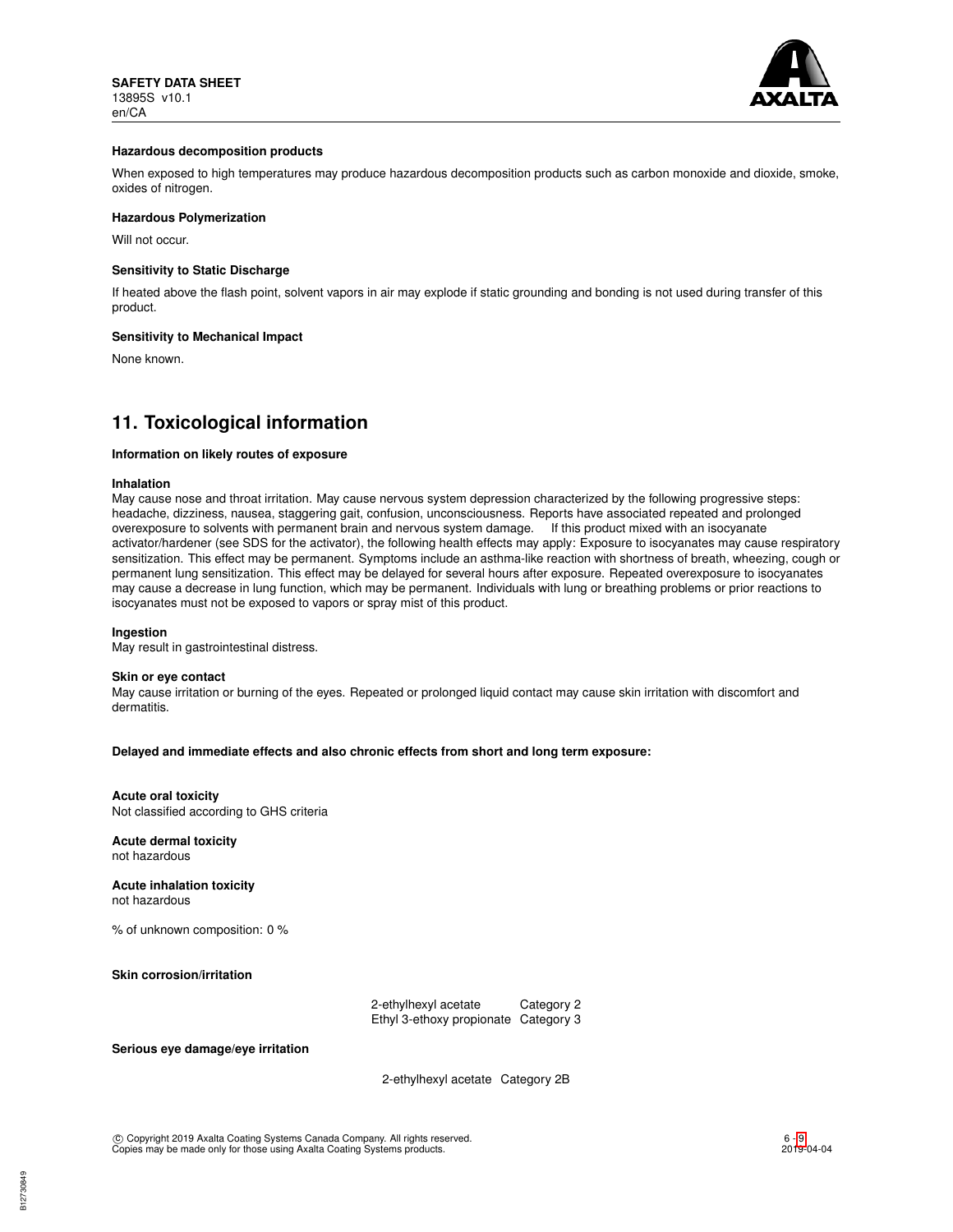**SAFETY DATA SHEET** 13895S v10.1 en/CA



### **Respiratory sensitisation** Not classified according to GHS criteria

**Skin sensitisation** Not classified according to GHS criteria

#### **Germ cell mutagenicity** not hazardous

**Carcinogenicity** Not classified according to GHS criteria

**Toxicity for reproduction** Not classified according to GHS criteria

**Target Organ Systemic Toxicant - Single exposure** No data available.

**Target Organ Systemic Toxicant - Repeated exposure** No data available.

**Aspiration toxicity** Not classified according to GHS criteria

## **Numerical measures of toxicity (acute toxicity estimation (ATE),etc. )**

No information available.

## **Symptoms related to the physical, chemical and toxicological characteristics**

Exposure to component solvents vapours concentration in excess of the stated occupational exposure limit may result in adverse health effect such as mucous membrane and respiratory system irritation and adverse effect on kidney, liver and central nervous system. Symptoms and signs include headache, dizziness, fatigue, muscular weakness, drowsiness and in extreme cases, loss of consciousness. Through skin resorbtion, solvents can cause some of the effects described here. Repeated or prolonged contact with the preparation may cause removal of natural fat from the skin resulting in non-allergic contact dermatitis and absorption through the skin. The liquid splashed in the eyes may cause irritation and reversible damage.

# **12. Ecological information**

There are no data available on the product itself. The product should not be allowed to enter drains or watercourses.

# **13. Disposal considerations**

## **Provincial Waste Classification**

Check appropriate provincial and local waste disposal regulations for proper classifications.

## **Waste Disposal Method**

Do not allow material to contaminate ground water systems. Incinerate or otherwise dispose of waste material in accordance with Federal, State, Provincial, and local requirements. Do not incinerate in closed containers.

# **14. Transport information**

**International transport regulations**

| <b>IMDG (Sea transport)</b> |                                                                                  |
|-----------------------------|----------------------------------------------------------------------------------|
| UN number:                  | 1992                                                                             |
| Proper shipping name:       | FLAMMABLE LIQUID. TOXIC. N.O.S.<br>(2,4-pentanedione; Ethyl 3-ethoxy propionate) |
| Hazard Class:               | з                                                                                |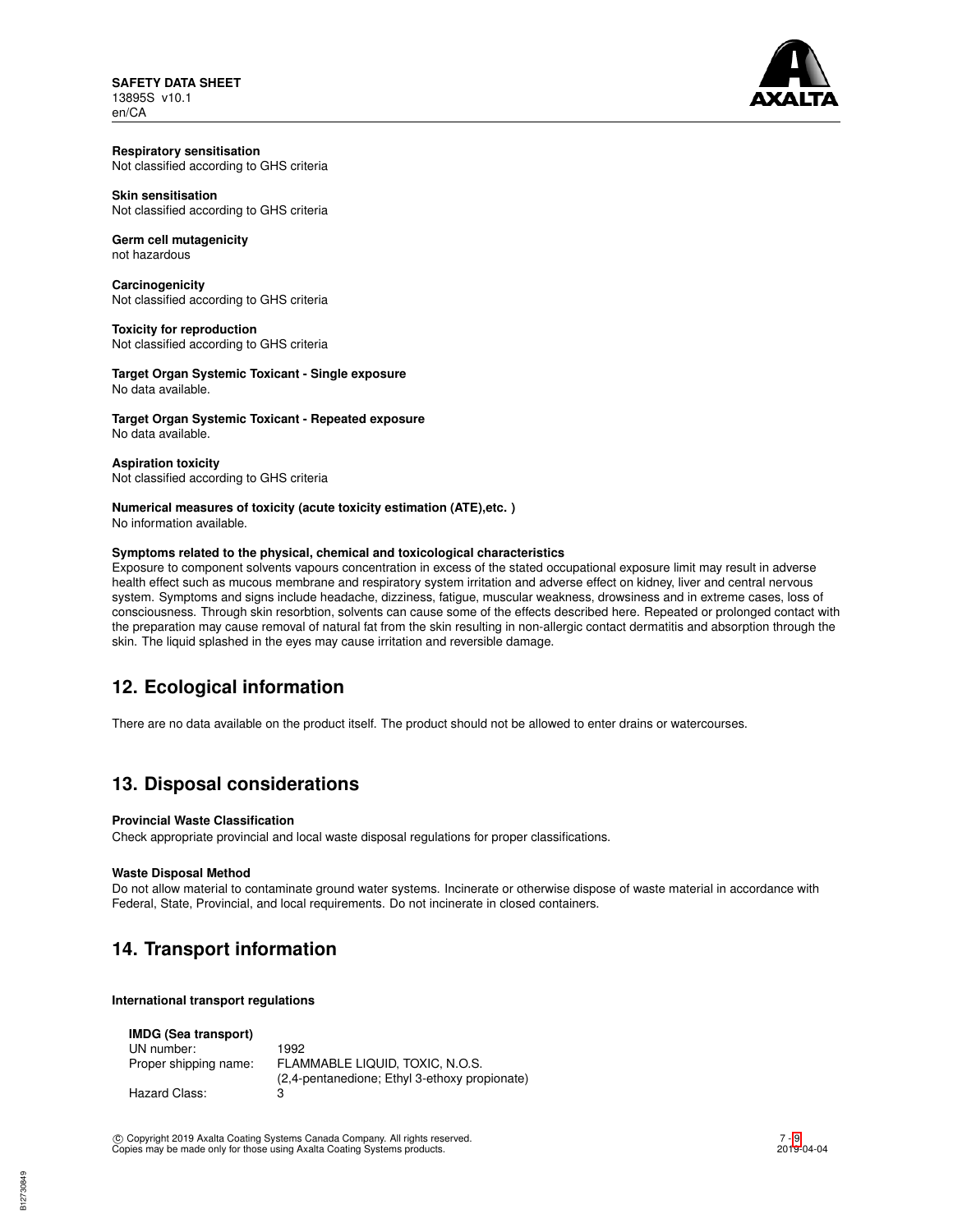

| Subsidiary Hazard Class:  | 6.1                                           |
|---------------------------|-----------------------------------------------|
| Packing group:            | Ш                                             |
| Marine Pollutant:         | no                                            |
| ICAO/IATA (Air transport) | 1992                                          |
| UN number:                | FLAMMABLE LIQUID, TOXIC, N.O.S.               |
| Proper shipping name:     | (2,4-pentanedione; Ethyl 3-ethoxy propionate) |
| Hazard Class:             | 3                                             |
| Subsidiary Hazard Class:  | 6.1                                           |
| Packing group:            | Ш                                             |
| TDG                       | 1992                                          |
| UN number:                | FLAMMABLE LIQUID, TOXIC, N.O.S.               |
| Proper shipping name:     | (2,4-pentanedione; Ethyl 3-ethoxy propionate) |
| Hazard Class:             | 3                                             |
| Subsidiary Hazard Class:  | 6.1                                           |
| Packing group:            | Ш                                             |

## **Matters needing attention for transportation**

Confirm that there is no breakage, corrosion, or leakage from the container before shipping. Be sure to prevent damage to cargo by loading so as to avoid falling, dropping, or collapse. Ship in appropriate containers with denotation of the content in accordance with the relevant statutes and rules.

## **15. Regulatory information**

### **TSCA Status**

In compliance with TSCA Inventory requirements for commercial purposes.

## **DSL Status**

All components of the mixture are listed on the DSL.

## **Photochemical Reactivity**

Non-photochemically reactive

## **Regulatory information**

|  | CAS # Ingredient                   |   |       | 302 TPQ RQ 311/312 | 313 | RQ(lbs) HAP |   |
|--|------------------------------------|---|-------|--------------------|-----|-------------|---|
|  | 103-09-3 2-ethylhexyl acetate      |   | NR NR | AF                 | N   | NR N        |   |
|  | 763-69-9 Ethyl 3-ethoxy propionate | N | NR NR | NA                 | N   | NR N        |   |
|  | 123-54-6 2,4-pentanedione          | N |       | NR NR A.C.F        | N   | NR          | N |

## **Key:**

| <b>EPCRA</b>       | Emergency Planning and Community Right-to-know Act (aka Title III, SARA)                                                                                                                                                                       |                                            |  |
|--------------------|------------------------------------------------------------------------------------------------------------------------------------------------------------------------------------------------------------------------------------------------|--------------------------------------------|--|
| 302                | Extremely hazardous substances                                                                                                                                                                                                                 |                                            |  |
| 311/312 Categories | $F =$ Fire Hazard<br>$R =$ Reactivity Hazard<br>$P =$ Pressure Related Hazard                                                                                                                                                                  | $A = Acute$ Hazard<br>$C =$ Chronic Hazard |  |
| 313 Information    | Section 313 Supplier Notification - The chemicals listed above with<br>a 'Y' in the 313 column are subject to reporting requirements of<br>Section 313 of the Emergency Planning and Community<br>Right-to-Know act of 1986 and of 40 CFR 372. |                                            |  |